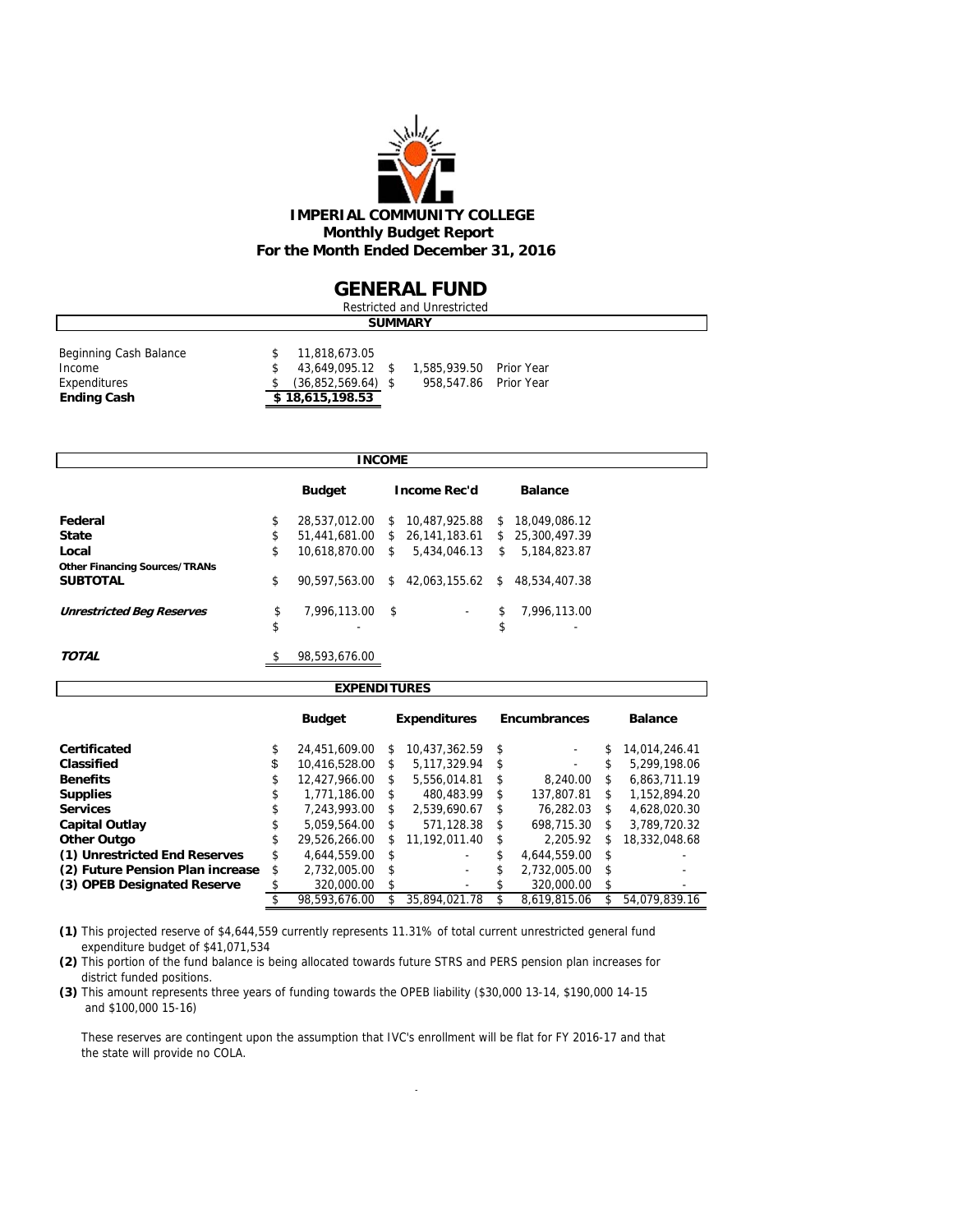

 **IMPERIAL COMMUNITY COLLEGE Monthly Budget Report For the Month Ended December 31, 2016**

### **CHILD DEVELOPMENT FUND**

| <b>SUMMARY</b>                                         |    |                     |    |                     |    |              |    |                |  |  |  |  |
|--------------------------------------------------------|----|---------------------|----|---------------------|----|--------------|----|----------------|--|--|--|--|
| <b>Beginning Cash Balance</b>                          | \$ | 43,627.21           |    |                     |    |              |    |                |  |  |  |  |
| Income                                                 | \$ | 461,308.87          | \$ | 108,346.57          |    | Prior Year   |    |                |  |  |  |  |
| <b>Expenditures</b>                                    | \$ | $(265, 172.04)$ \$  |    | 2.640.76            |    | Prior Year   |    |                |  |  |  |  |
| <b>Ending Cash Balance</b>                             | \$ | 239.764.04          |    |                     |    |              |    |                |  |  |  |  |
| <b>INCOME</b>                                          |    |                     |    |                     |    |              |    |                |  |  |  |  |
|                                                        |    |                     |    |                     |    |              |    |                |  |  |  |  |
| <b>Budget</b><br><b>Income Rec'd</b><br><b>Balance</b> |    |                     |    |                     |    |              |    |                |  |  |  |  |
| Federal                                                | \$ |                     | \$ |                     | \$ |              |    |                |  |  |  |  |
| <b>State</b>                                           | \$ | 857,302.00          | \$ | 347,359.00          | \$ | 509,943.00   |    |                |  |  |  |  |
| Local                                                  | \$ | 13,913.00           | \$ | 5,603.30            | \$ | 8,309.70     |    |                |  |  |  |  |
| <b>SUBTOTAL</b>                                        | \$ | 871,215.00          | \$ | 352,962.30          | \$ | 518,252.70   |    |                |  |  |  |  |
| Other Fin Sources (Inter-fund)                         |    |                     |    |                     |    |              |    |                |  |  |  |  |
| <b>Beginning Balance</b>                               | \$ | 101,283.00          | \$ |                     | \$ | 101,283.00   |    |                |  |  |  |  |
| <b>TOTAL</b>                                           | \$ | 972,498.00          |    |                     |    |              |    |                |  |  |  |  |
|                                                        |    | <b>EXPENDITURES</b> |    |                     |    |              |    |                |  |  |  |  |
|                                                        |    |                     |    |                     |    |              |    |                |  |  |  |  |
|                                                        |    | <b>Budget</b>       |    | <b>Expenditures</b> |    | Encumbrances |    | <b>Balance</b> |  |  |  |  |
| <b>Certificated</b>                                    | \$ |                     | \$ |                     | \$ |              | \$ |                |  |  |  |  |
| Classified                                             | \$ | 453,852.00          | \$ | 171,565.17          | \$ |              | \$ | 282,286.83     |  |  |  |  |
| <b>Benefits</b>                                        | \$ | 239,546.00          | \$ | 88,373.70           | \$ |              | \$ | 151,172.30     |  |  |  |  |
| <b>Supplies</b>                                        | \$ | 118,721.00          | \$ | 1,716.18            | \$ | 8,059.03     | \$ | 108,945.79     |  |  |  |  |
| <b>Services</b>                                        | \$ | 39,196.00           | \$ | 876.23              | \$ |              | \$ | 38,319.77      |  |  |  |  |
| <b>Capital Outlay</b>                                  | \$ | 18,000.00           | \$ |                     | \$ |              | \$ | 18,000.00      |  |  |  |  |
| <b>Other Outgo</b>                                     | \$ | 1,900.00            | \$ |                     | \$ |              | \$ | 1,900.00       |  |  |  |  |
| Reserve Balance                                        | \$ | 101,283.00          | \$ |                     | \$ |              | \$ | 101,283.00     |  |  |  |  |
| <b>Total Budget</b>                                    | \$ | 972,498.00          | \$ | 262,531.28          | \$ | 8,059.03     | \$ | 701,907.69     |  |  |  |  |
|                                                        |    |                     |    |                     |    |              |    |                |  |  |  |  |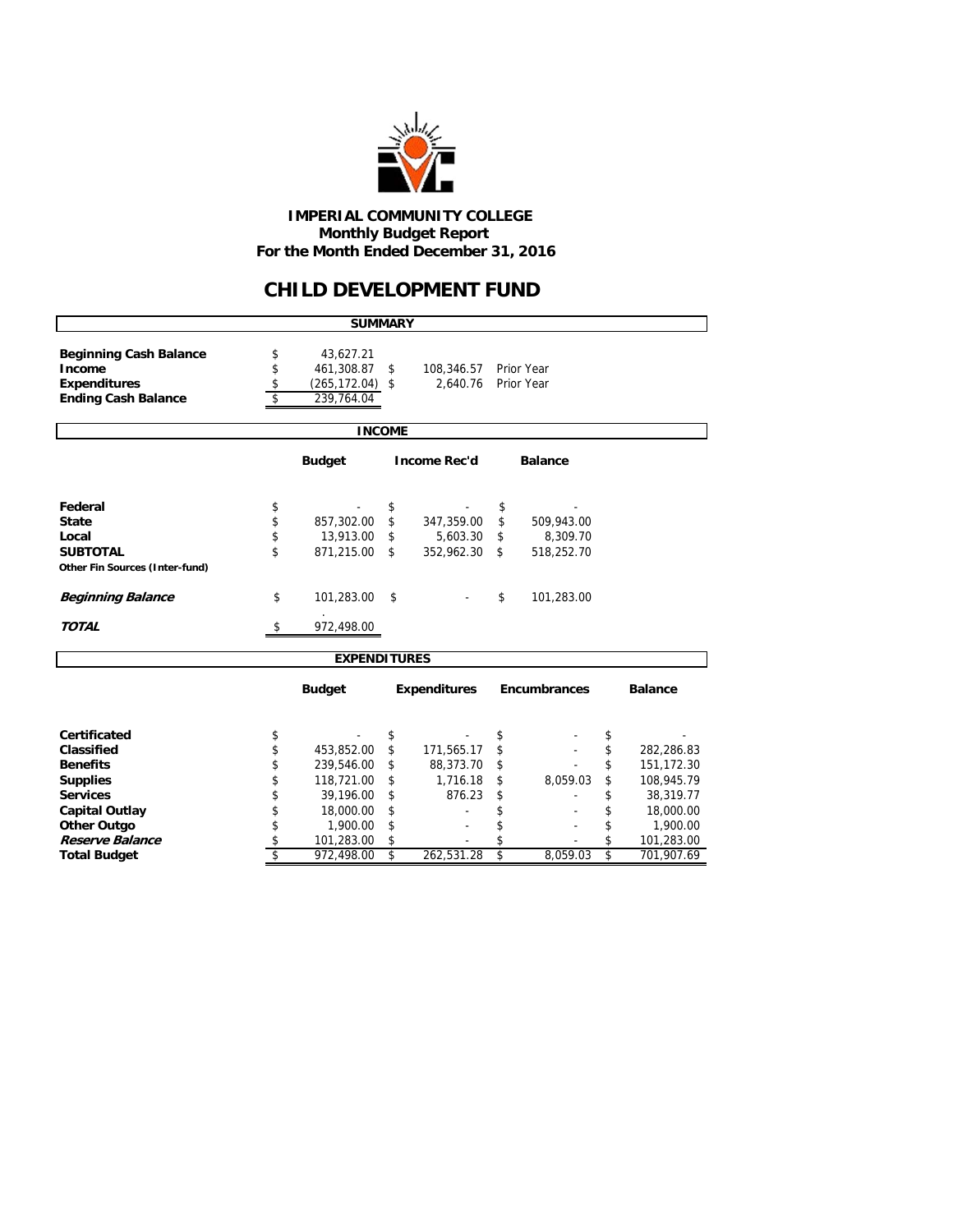

 **Monthly Budget Report For the Month Ended December 31, 2016 IMPERIAL COMMUNITY COLLEGE**

# **CAPITAL PROJECTS FUND (COPs)**

|                                                                                              |                                                        | <b>SUMMARY</b>                       |               |                     |    |                          |                         |                |  |  |
|----------------------------------------------------------------------------------------------|--------------------------------------------------------|--------------------------------------|---------------|---------------------|----|--------------------------|-------------------------|----------------|--|--|
| <b>Beginning Cash Balance</b><br>Income<br><b>Expenditures</b><br><b>Ending Cash Balance</b> | \$<br>\$<br>\$<br>\$                                   | 350,049.26<br>1,182.65<br>351,231.91 | \$<br>\$      | 597.80              |    | Prior Year<br>Prior Year |                         |                |  |  |
|                                                                                              |                                                        |                                      | <b>INCOME</b> |                     |    |                          |                         |                |  |  |
|                                                                                              | <b>Budget</b><br><b>Income Rec'd</b><br><b>Balance</b> |                                      |               |                     |    |                          |                         |                |  |  |
| Federal                                                                                      | \$                                                     |                                      | \$            |                     | \$ |                          |                         |                |  |  |
| <b>State</b>                                                                                 | \$                                                     |                                      | \$            |                     | \$ |                          |                         |                |  |  |
| Local                                                                                        | \$                                                     | 1,800.00                             | \$            | 584.85              | \$ | 1,215.15                 |                         |                |  |  |
| <b>SUBTOTAL</b>                                                                              | \$                                                     | 1,800.00                             | \$            | 584.85              | \$ | 1,215.15                 |                         |                |  |  |
| <b>Beginning Balance</b>                                                                     | \$                                                     | 350,647.00                           | \$            |                     | \$ | 350,647.00               |                         |                |  |  |
| <b>TOTAL</b>                                                                                 | \$                                                     | 352,447.00                           |               |                     |    |                          |                         |                |  |  |
|                                                                                              |                                                        | <b>EXPENDITURES</b>                  |               |                     |    |                          |                         |                |  |  |
|                                                                                              |                                                        | <b>Budget</b>                        |               | <b>Expenditures</b> |    | Encumbrances             |                         | <b>Balance</b> |  |  |
| Certificated                                                                                 | \$                                                     |                                      | \$            |                     | \$ |                          | \$                      |                |  |  |
| Classified                                                                                   | \$                                                     |                                      | \$            |                     | \$ |                          | \$                      |                |  |  |
| <b>Benefits</b>                                                                              | \$                                                     |                                      | \$            |                     | \$ |                          | \$                      |                |  |  |
| <b>Supplies</b>                                                                              | \$                                                     |                                      | \$            |                     | \$ |                          | \$                      |                |  |  |
| <b>Services</b>                                                                              | \$                                                     |                                      | \$            |                     | \$ |                          | \$                      |                |  |  |
| <b>Capital Outlay</b>                                                                        | \$                                                     | 352,447.00                           | \$            |                     | \$ |                          | \$                      | 352,447.00     |  |  |
| <b>Other Outgo</b>                                                                           | \$                                                     |                                      |               |                     | \$ |                          | \$                      |                |  |  |
| <b>Total Budget</b>                                                                          | \$                                                     | 352,447.00                           | \$            | $\blacksquare$      | \$ | $\blacksquare$           | $\overline{\mathsf{s}}$ | 352,447.00     |  |  |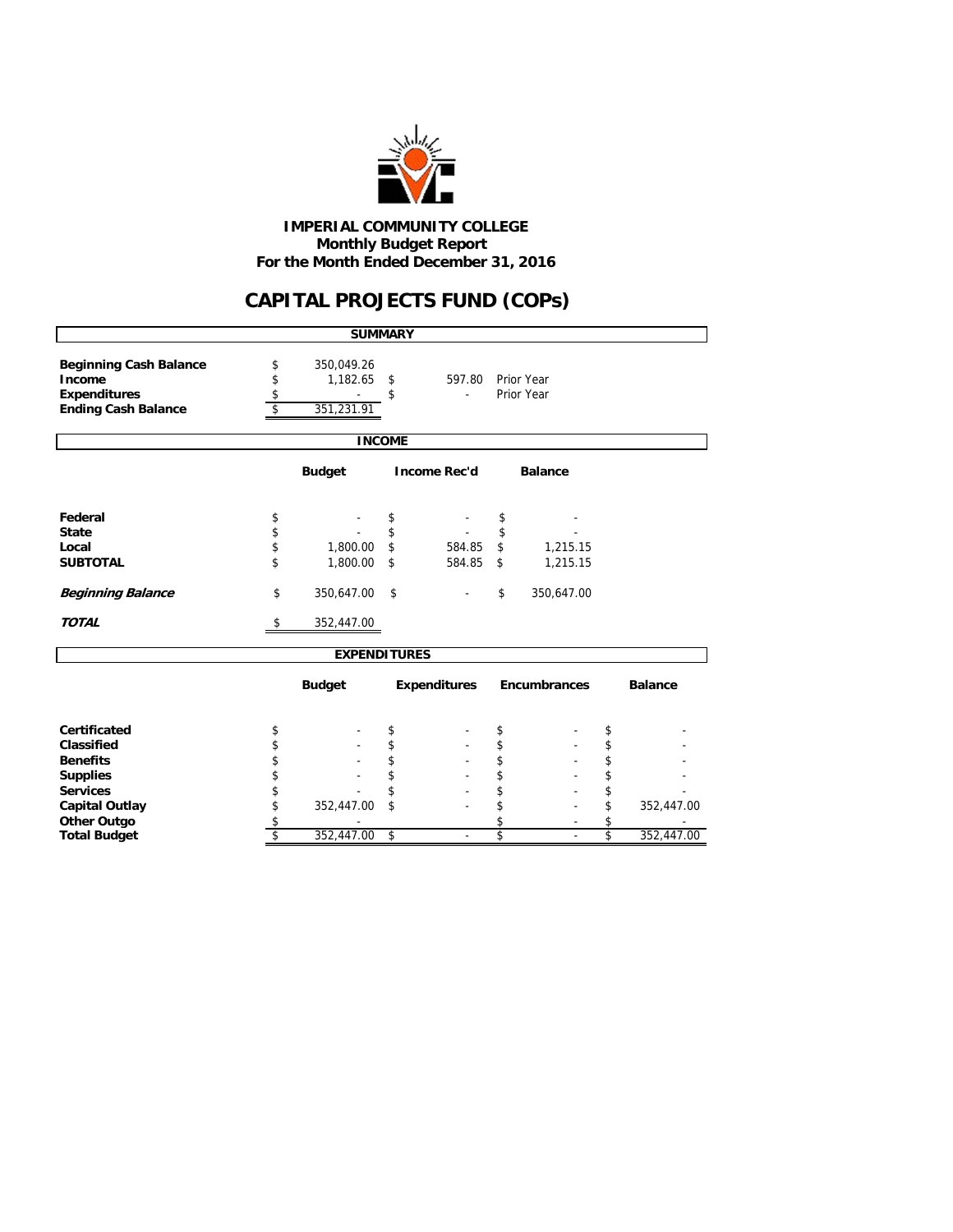

#### **IMPERIAL COMMUNITY COLLEGE Monthly Budget Report For the Month Ended December 31, 2016**

## **IVC BUILDING FUND**

Redevelopment Agencies Restricted Funds

|                                         |          | <b>SUMMARY</b>           |               |                     |            |                |    |                |
|-----------------------------------------|----------|--------------------------|---------------|---------------------|------------|----------------|----|----------------|
| <b>Beginning Cash Balance</b><br>Income | \$<br>\$ | 832,188.27<br>153,933.58 | \$            | 1,346.72 Prior Year |            |                |    |                |
| <b>Expenditures</b>                     | \$       | $(47, 468.51)$ \$        |               | 15,650.00           | Prior Year |                |    |                |
| <b>Ending Cash Balance</b>              | \$       | 938,653.34               |               |                     |            |                |    |                |
|                                         |          |                          | <b>INCOME</b> |                     |            |                |    |                |
|                                         |          | <b>Budget</b>            |               | <b>Income Rec'd</b> |            | <b>Balance</b> |    |                |
| Federal                                 | \$       |                          | \$            |                     | \$         |                |    |                |
| <b>State</b>                            | \$       |                          | \$            |                     | \$         |                |    |                |
| Local                                   | \$       | 300,000.00               | \$            | 152,586.86          | \$         | 147,413.14     |    |                |
| <b>SUBTOTAL</b>                         | \$       | 300,000.00               | \$            | 152,586.86          | \$         | 147,413.14     |    |                |
| <b>Beginning Balance</b>                | \$       | 817,884.00               | \$            |                     | \$         | 817,884.00     |    |                |
| <b>TOTAL</b>                            | \$       | 1,117,884.00             |               |                     |            |                |    |                |
|                                         |          | <b>EXPENDITURES</b>      |               |                     |            |                |    |                |
|                                         |          | <b>Budget</b>            |               | <b>Expenditures</b> |            | Encumbrances   |    | <b>Balance</b> |
| <b>Certificated</b>                     | \$       |                          | \$            |                     | \$         |                | \$ |                |
| Classified                              | \$       |                          | \$            |                     | \$         |                | \$ |                |
| <b>Benefits</b>                         | \$       |                          | \$            |                     | \$         |                | \$ |                |
| <b>Supplies</b>                         | \$       | 1,000.00                 | \$            |                     | \$         |                | \$ | 1,000.00       |
| <b>Services</b>                         | \$       | 30,000.00                |               | 26,700.00           | \$         |                | \$ | 3,300.00       |
| <b>Capital Outlay</b>                   | \$       | 298,000.00               | \$            | 5,118.51            | \$         |                | \$ | 292,881.49     |

**Other Outgo** \$ - - \$ - \$ - \$ **Reserve Balance** \$ - 788,884.00 \$ - \$ 788,884.00 \$

**Total Budgett \$** 31,818.51 \$ - \$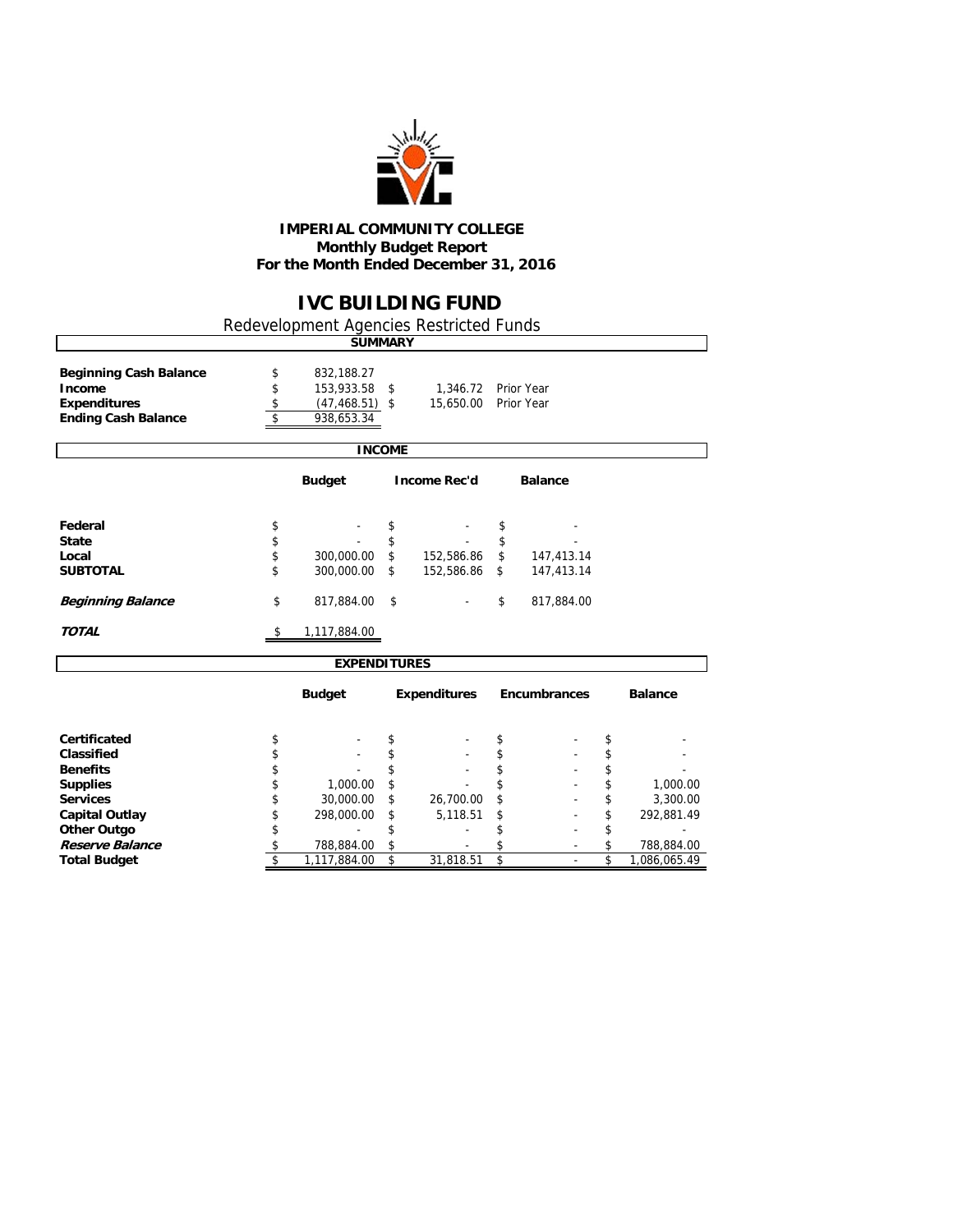

#### **IMPERIAL COMMUNITY COLLEGE Monthly Budget Report For the Month Ended December 31, 2016**

# **IVC SELF-INSURANCE FUND**

|                                                                                              |                                                        | <b>SUMMARY</b>      |                |                     |                |                     |          |                |  |  |  |
|----------------------------------------------------------------------------------------------|--------------------------------------------------------|---------------------|----------------|---------------------|----------------|---------------------|----------|----------------|--|--|--|
| <b>Beginning Cash Balance</b><br>Income<br><b>Expenditures</b><br><b>Ending Cash Balance</b> | \$<br>\$<br>\$                                         |                     |                |                     |                |                     |          |                |  |  |  |
|                                                                                              |                                                        |                     | <b>INCOME</b>  |                     |                |                     |          |                |  |  |  |
|                                                                                              | <b>Budget</b><br><b>Income Rec'd</b><br><b>Balance</b> |                     |                |                     |                |                     |          |                |  |  |  |
| Federal                                                                                      | \$                                                     |                     | \$             |                     | \$             |                     |          |                |  |  |  |
| <b>State</b><br>Local<br><b>SUBTOTAL</b>                                                     | \$<br>\$<br>\$                                         | 300.00<br>300.00    | \$<br>\$<br>\$ | 88.52<br>88.52      | \$<br>\$<br>\$ | 211.48<br>211.48    |          |                |  |  |  |
| <b>Beginning Balance</b>                                                                     | \$                                                     | 53,339.00           | \$             |                     | \$             | 53,339.00           |          |                |  |  |  |
| <b>TOTAL</b>                                                                                 | \$                                                     | 53,639.00           |                |                     |                |                     |          |                |  |  |  |
|                                                                                              |                                                        | <b>EXPENDITURES</b> |                |                     |                |                     |          |                |  |  |  |
|                                                                                              |                                                        | <b>Budget</b>       |                | <b>Expenditures</b> |                | <b>Encumbrances</b> |          | <b>Balance</b> |  |  |  |
| Certificated                                                                                 | \$                                                     |                     | \$             |                     | \$             |                     | \$       |                |  |  |  |
| Classified                                                                                   | \$                                                     |                     | \$             |                     | \$             |                     | \$       |                |  |  |  |
| <b>Benefits</b><br><b>Supplies</b>                                                           | \$<br>\$                                               |                     | \$<br>\$       |                     | \$<br>\$       |                     | \$<br>\$ |                |  |  |  |
| <b>Services</b>                                                                              | \$                                                     |                     | \$             |                     | \$             |                     | \$       |                |  |  |  |
| <b>Capital Outlay</b>                                                                        | \$                                                     |                     | \$             |                     | \$             |                     | \$       |                |  |  |  |
| <b>Other Outgo</b>                                                                           | \$                                                     |                     | \$             |                     | \$             |                     | \$       |                |  |  |  |
| Reserve Balance                                                                              | \$                                                     | 53,639.00           | \$             |                     | \$             | 53,639.00           | \$       |                |  |  |  |
| <b>Total Budget</b>                                                                          | \$                                                     | 53,639.00           | \$             |                     | \$             | 53,639.00           | \$       |                |  |  |  |